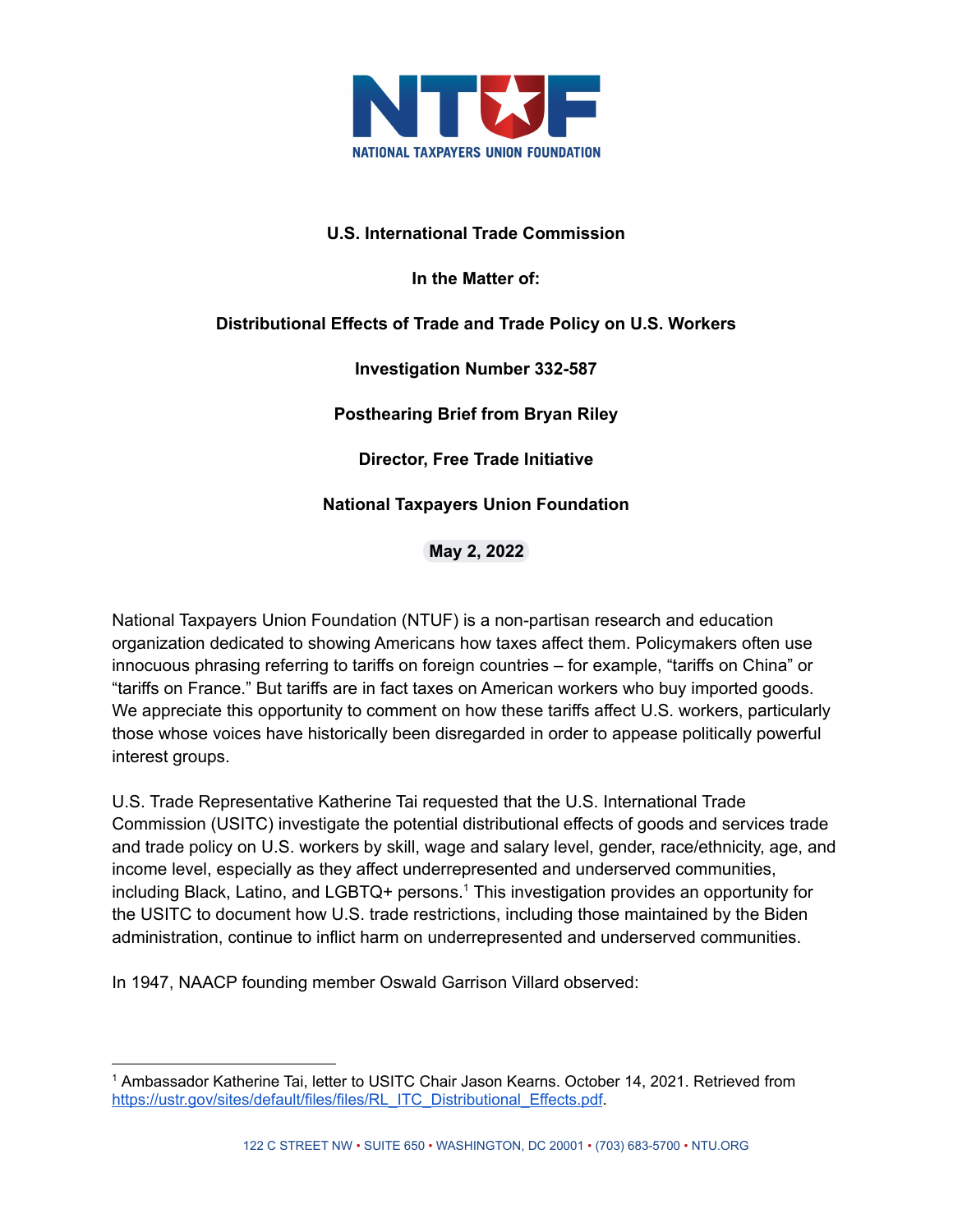The essential immorality of the tariff is that it constitutes class legislation in the interest of relatively small minorities – manufacturers, farmers, etc., and thus creates specially favored, privileged groups. It is immoral for any democratic government to use its power to aid some and not all of its citizens. Tariffs not only put the government into partnership with certain classes, but compel the government to levy upon all citizens who use the goods that are protected in order to line the pockets of the producers. 2

NTUF urges the USITC to consider the following observations.

**Women, African Americans, and Hispanic Americans tend to support trade and oppose tariffs.** While many people claim to speak on behalf of various demographic groups, opinion surveys of how Americans feel about trade are revealing:

- 71 percent of non-whites and 57 percent of females view trade as more of an opportunity for economic growth than a threat. $3$  (2022)
- 71 percent of Hispanics and 53 percent of Blacks say free trade agreements have been a good thing for the United States. 4 (2015)
- 52 percent of women think increased tariffs with trading partners will be bad for the United States. 5 (2015)
- 66 percent of Hispanics and 59 percent of African Americans say the North American Free Trade Agreement (NAFTA) has been good for the United States.<sup>6</sup> (2017)

These groups' pro-trade views have consistently been stifled by politically connected groups that benefit from tariffs.

**Tariffs are regressive taxes on American workers.** There is no shortage of studies, including from the USITC, documenting the impact of U.S. tariffs on poverty. For example:

<sup>2</sup> Villard, Oswald Garrison, *Free Trade, Free World* (New York, Robert Schalkenbach Foundation, 1947), page 34.

<sup>&</sup>lt;sup>3</sup> Jones, Jeffrey M., "U.S. Views of Foreign Trade Nearly Back to Pre-Trump Levels," Gallup, March 10, 2022. Retrieved from:

<https://news.gallup.com/poll/390614/views-foreign-trade-nearly-back-pre-trump-levels.aspx>.

<sup>4</sup> Pew Research Center, "Free Trade Agreements Seen as Good for U.S., But Concerns Persist," May 27, 2015. Retrieved from:

[https://www.pewresearch.org/politics/2015/05/27/free-trade-agreements-seen-as-good-for-u-s-but-concer](https://www.pewresearch.org/politics/2015/05/27/free-trade-agreements-seen-as-good-for-u-s-but-concerns-persist/) [ns-persist/](https://www.pewresearch.org/politics/2015/05/27/free-trade-agreements-seen-as-good-for-u-s-but-concerns-persist/).

<sup>5</sup> LaLoggia, John, "As new tariffs take hold, more see negative than positive impact for the U.S.," Pew Research Center, July 19, 2018. Retrieved from

[https://www.pewresearch.org/fact-tank/2018/07/19/as-new-tariffs-take-hold-more-see-negative-than-positi](https://www.pewresearch.org/fact-tank/2018/07/19/as-new-tariffs-take-hold-more-see-negative-than-positive-impact-for-the-u-s/) [ve-impact-for-the-u-s/.](https://www.pewresearch.org/fact-tank/2018/07/19/as-new-tariffs-take-hold-more-see-negative-than-positive-impact-for-the-u-s/)

 $6$  Stokes, Bruce, "Views of NAFTA less positive – and more partisan – in the U.S. than in Canada and Mexico," Pew Research Center, May 9, 2017. Retrieved from:

[https://www.pewresearch.org/fact-tank/2017/05/09/views-of-nafta-less-positive-and-more-partisan-in-u-s-t](https://www.pewresearch.org/fact-tank/2017/05/09/views-of-nafta-less-positive-and-more-partisan-in-u-s-than-in-canada-and-mexico/) [han-in-canada-and-mexico/.](https://www.pewresearch.org/fact-tank/2017/05/09/views-of-nafta-less-positive-and-more-partisan-in-u-s-than-in-canada-and-mexico/)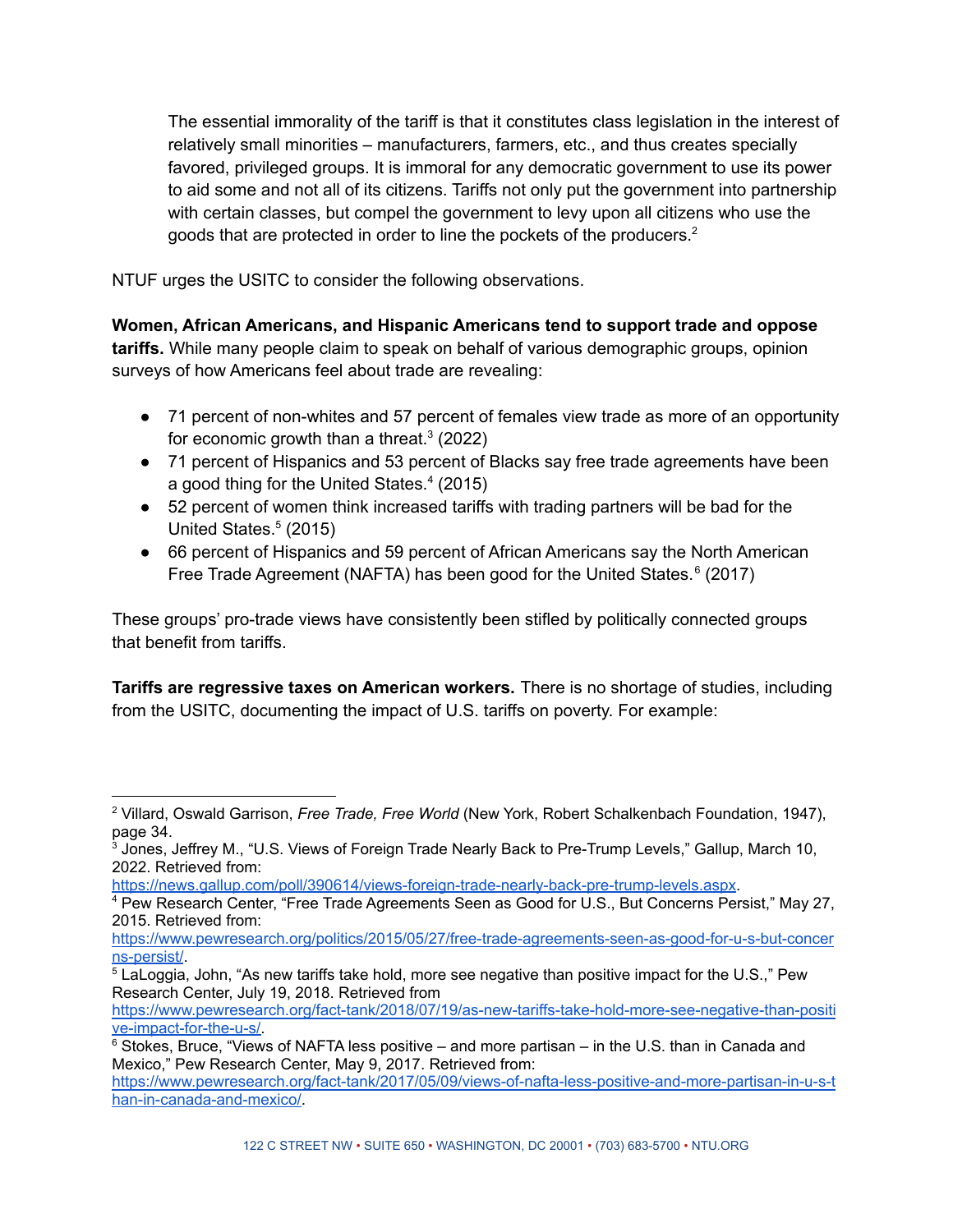- "[T]ariffs fall disproportionately on the poor."<sup>7</sup> (2018)
- "[T]ariffs function as a regressive tax that weighs most heavily on women and single parents. 8 (2017)
- "Tariffs are easily the most regressive of all U.S. taxes, forcing the poor to pay more than anyone else." 9 (2022)
- "[T]he lowest income consumers, families with young children, and women have paid a disproportionately high cost for recent U.S. trade wars. 10 (2021)

Since workers are also consumers, U.S. tariffs are a regressive tax on the American labor force. Eliminating tariffs would represent a progressive tax cut, benefiting low-income families the most.

**Predictably, low-income Americans prospered as the United States slashed tariffs.** From 1989 to 2017, just before U.S. tariffs began to rise, the real income of the poorest one-fifth of U.S. households increased by 73.9 percent as tariffs were cut in half.<sup>11-12</sup>

[https://www.usitc.gov/publications/332/working\\_papers/gender\\_tariff\\_1.html](https://www.usitc.gov/publications/332/working_papers/gender_tariff_1.html).

<https://voxeu.org/article/us-tariffs-are-arbitrary-and-regressive-tax>.

[https://papers.ssrn.com/sol3/papers.cfm?abstract\\_id=3862764](https://papers.ssrn.com/sol3/papers.cfm?abstract_id=3862764).

 $7$  Gailes, Arthur, Tamara Gurevich, Serge Shikher, and Marinos Tsigas, "Gender and Income Inequality in U.S. Tariff Burden," USITC, August 2018. Retrieved from:

<sup>&</sup>lt;sup>8</sup> Furman, Jason, Katheryn Russ, and Jay Shambaugh, "U.S. tariffs are an arbitrary and regressive tax," VoxEU, January 12, 2017. Retrieved from:

<sup>&</sup>lt;sup>9</sup> Gresser, Ed, "I'll Tax Your Feet," Wall Street Journal, April 4, 2022. Retrieved from: [https://www.wsj.com/articles/tax-your-feet-tariffs-good-unfair-income-inequality-regressive-shoes-shirts-im](https://www.wsj.com/articles/tax-your-feet-tariffs-good-unfair-income-inequality-regressive-shoes-shirts-imports-high-end-exempt-systemic-inequity-11649111269) [ports-high-end-exempt-systemic-inequity-11649111269.](https://www.wsj.com/articles/tax-your-feet-tariffs-good-unfair-income-inequality-regressive-shoes-shirts-imports-high-end-exempt-systemic-inequity-11649111269)

<sup>&</sup>lt;sup>10</sup> Reynolds, Kara M., "Costs of Trade Wars: The Distributional Consequences of US Section 301 Tariffs Against China," SSRN, June 8, 2021. Retrieved from:

<sup>&</sup>lt;sup>11</sup> "The Distribution of Household Income, 2018: Supplemental Data," Congressional Budget Office, August 4, 2021. Retrieved from: [https://www.cbo.gov/publication/57061.](https://www.cbo.gov/publication/57061)

<sup>&</sup>lt;sup>12</sup> Customs Value and Calculated Duties, USITC. Retrieved from [dataweb.usitc.gov.](http://dataweb.usitc.gov)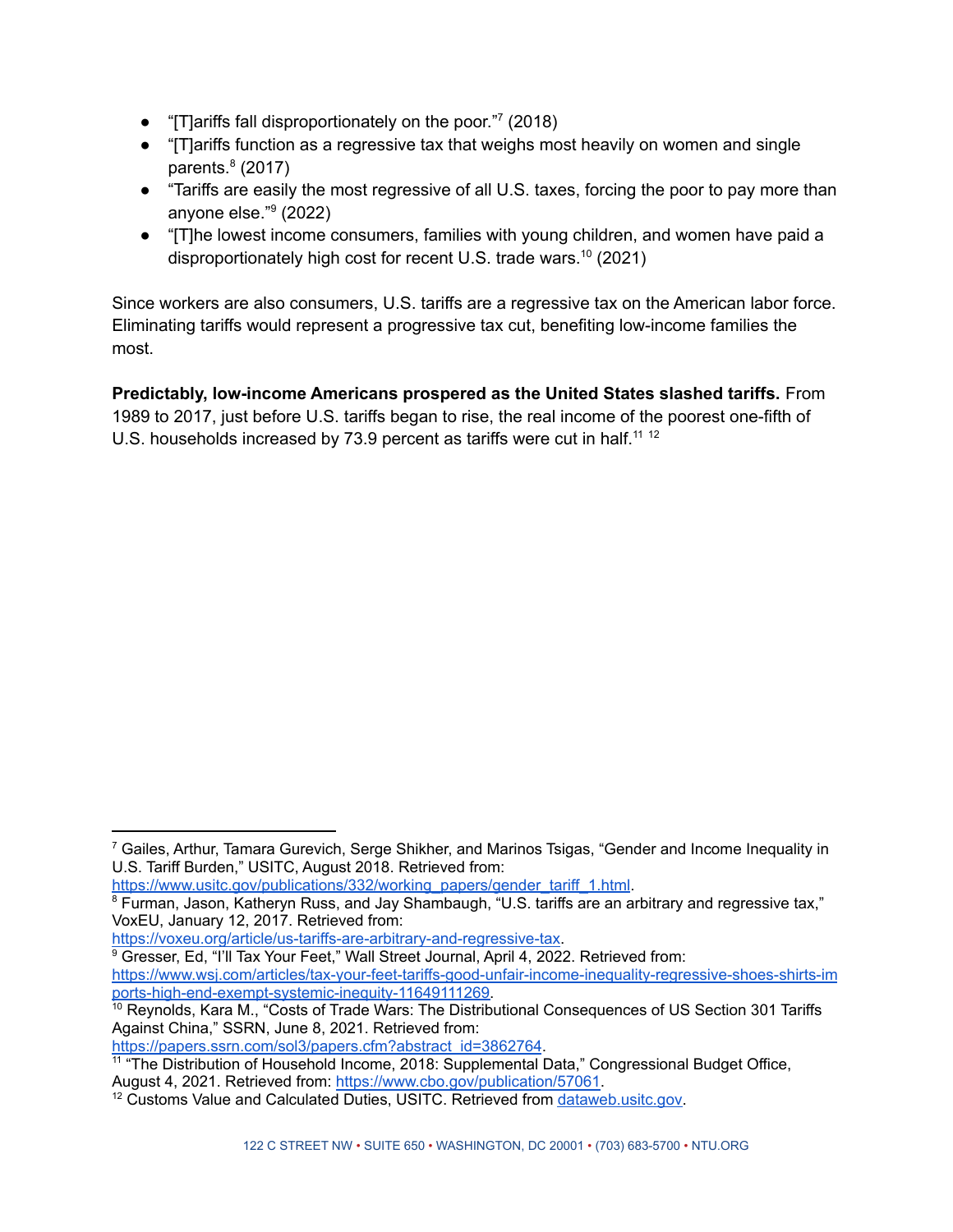



Source: Congressional Budget Office, U.S. International Trade Commission

**Current U.S. trade policies often run counter to the Biden administration's stated efforts to advance equity and diversity.** <sup>13</sup> Consider two examples of U.S. trade policy and their impact. The Biden administration and its predecessors have maintained a variety of tariffs and other barriers designed to benefit steel producers at the expense of American steel users.<sup>14</sup> In addition, for decades the federal government has prohibited the use of foreign-built ships to transport cargo domestically. Each of these barriers disproportionately benefit white, male workers at the expense of others.

<sup>&</sup>lt;sup>13</sup> The White House, "President Biden's FY 2023 Budget Advances Equity," March 30, 2022. Retrieved from:

[https://www.whitehouse.gov/omb/briefing-room/2022/03/30/president-bidens-fy-2023-budget-advances-eq](https://www.whitehouse.gov/omb/briefing-room/2022/03/30/president-bidens-fy-2023-budget-advances-equity/) [uity/](https://www.whitehouse.gov/omb/briefing-room/2022/03/30/president-bidens-fy-2023-budget-advances-equity/).

<sup>14</sup> Lincicome, Scott, "U.S. Steel and the Ubiquitous 'Market Failure,'" May 5, 2021. Retrieved from: [https://www.cato.org/commentary/us-steel-ubiquitous-market-failure.](https://www.cato.org/commentary/us-steel-ubiquitous-market-failure)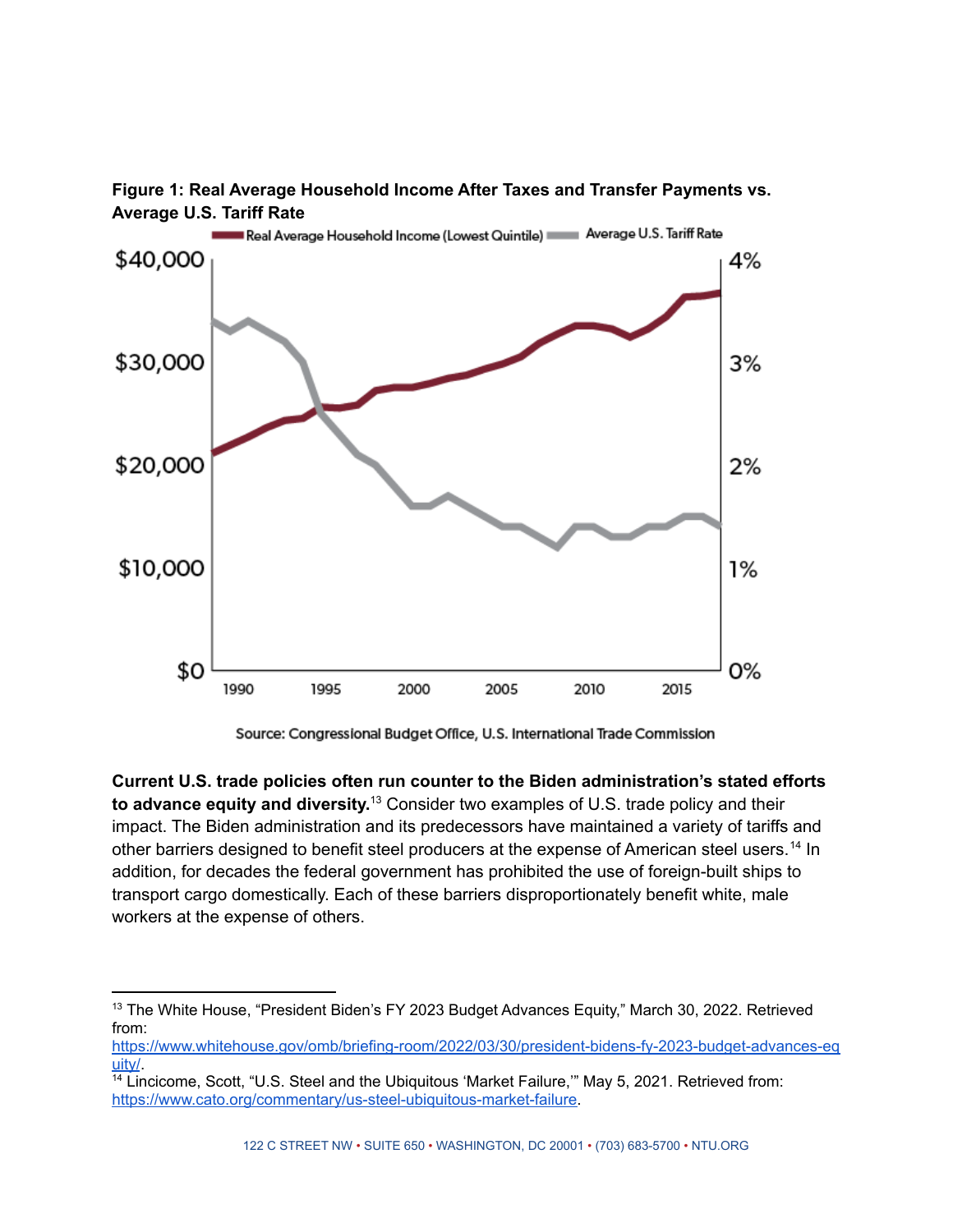

## **Figure 2: Female and African American Steelworkers and Shipbuilders (2021)**

Source: Bureau of Labor Statistics

When Commerce Secretary Gina Raimondo and U.S. Trade Representative Katherine Tai boasted of the Biden administration's efforts to protect the U.S. steel industry, and when Transportation Secretary Pete Buttigieg endorsed the protectionist Jones Act and its shipbuilding restrictions, they failed to mention that these actions primarily benefit a relative small number of predominantly white, male union workers at the expense of every American worker who makes or uses goods containing steel or who ships goods domestically.<sup>15 16</sup>

<sup>&</sup>lt;sup>15</sup> Commerce Secretary Gina Raimondo and U.S. Trade Representative Katherine Tai, "What new steel and aluminum deals mean for American families," Pittsburgh Post-Gazette, November 28, 2021. Retrieved from:

[https://www.commerce.gov/news/op-eds/2021/11/op-ed-commerce-secretary-gina-raimondo-and-us-trade](https://www.commerce.gov/news/op-eds/2021/11/op-ed-commerce-secretary-gina-raimondo-and-us-trade-representative-katherine) [-representative-katherine](https://www.commerce.gov/news/op-eds/2021/11/op-ed-commerce-secretary-gina-raimondo-and-us-trade-representative-katherine).

<sup>&</sup>lt;sup>16</sup> "Buttigieg: 'I Strongly Support the Jones Act," Seafarers International Union, March 26, 2021. Retrieved from: <https://www.seafarers.org/buttigieg-i-strongly-support-the-jones-act/>.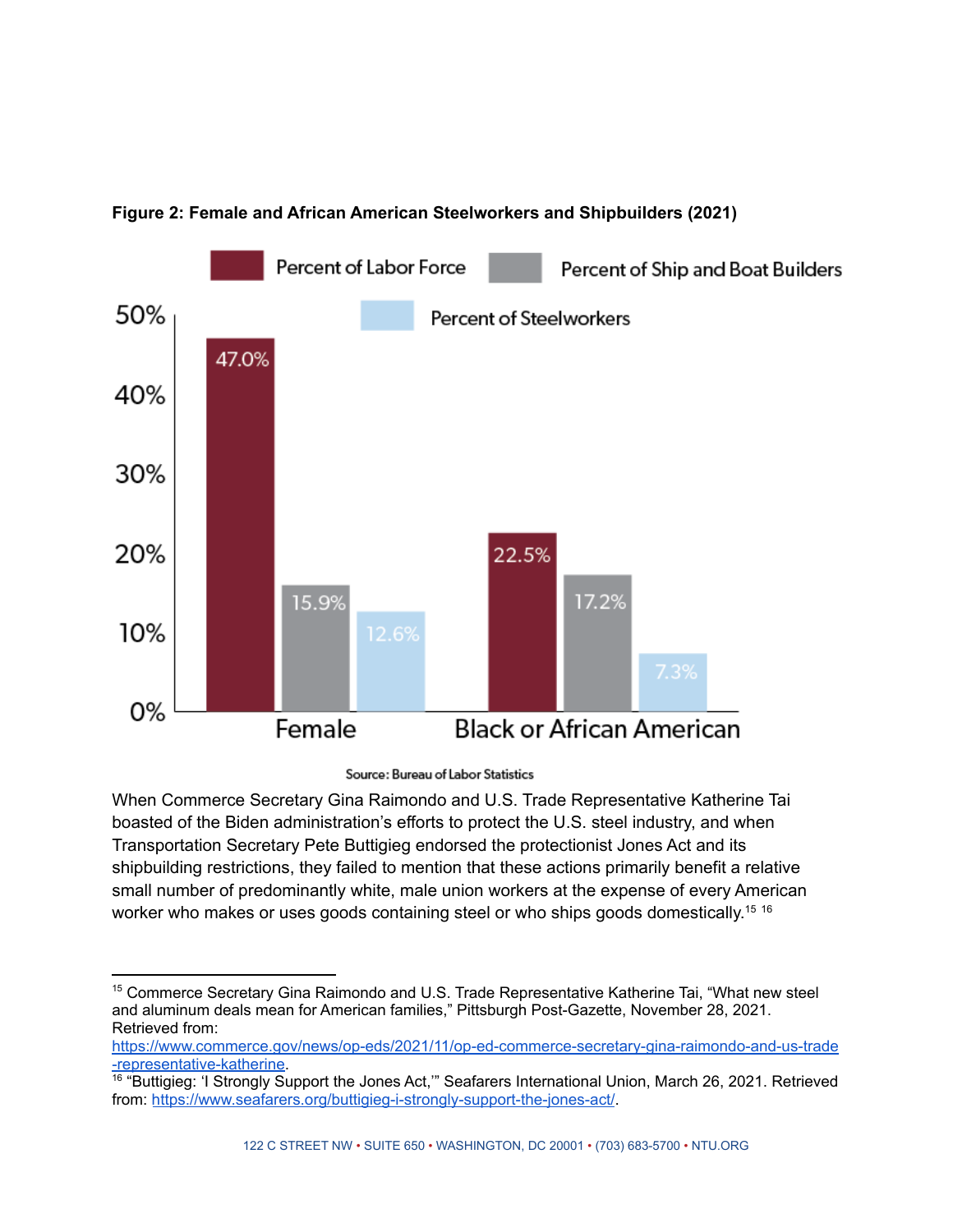According to the Coalition of Metal Manufacturers and Users, over 6.2 million Americans work in industries that use steel, while the steel industry employs only 141,700 workers. <sup>17</sup> A study from The Trade Partnership found that for every steel and aluminum industry job that could be gained through tariffs, 16 jobs would be lost, and two-thirds of the losses would be inflicted on Americans with production and low-skill jobs.<sup>18</sup> Economists Kadee Russ and Lydia Cox estimated that the number of jobs in U.S. industries that use steel or inputs made of steel outnumber the number of jobs involved in the production of steel by roughly 80 to 1.<sup>19</sup>

But the overall cost of steel tariffs is even more insidious, since these barriers inflate the price of cars, appliances, and anything else made with steel for more than 122 million U.S. households. 20

**U.S. trade policy excludes input from non-union workers.** Congress has established several advisory committees to ensure that U.S. trade policy reflects U.S. public and private sector interests from a variety of different perspectives. One of these, the Labor Advisory Committee for Trade Negotiations and Trade Policy, is supposed to represent the views of U.S. workers from a wide range of economic sectors that are affected by international trade policy. The committee's charter claims that "the need to obtain divergent points of view on issues before the Committee is of great importance to the development of the Committee's recommendations."<sup>21</sup>

However, despite representing just 11.6 percent of the U.S. private sector labor force, unions comprise 100 percent of the membership of the Labor Advisory Committee.<sup>22 23</sup> The Biden administration has denied the opportunity for more than 120 million American workers who are not represented by labor unions to be represented on the Labor Advisory Committee.

[https://www.tariffsaretaxes.org/sites/default/files/2021-03/3.15\\_CAMMU%20Press%20Release%20\\_0.pdf](https://www.tariffsaretaxes.org/sites/default/files/2021-03/3.15_CAMMU%20Press%20Release%20_0.pdf)

[https://tradepartnership.com/wp-content/uploads/2018/06/232RetaliationPolicyBriefJune5.pdf.](https://tradepartnership.com/wp-content/uploads/2018/06/232RetaliationPolicyBriefJune5.pdf)

<sup>19</sup> Russ, Kadee, and Lydia Cox, "Will Steel Tariffs put U.S. Jobs at Risk?" Econofact, February 26, 2018. Retrieved from: <https://econofact.org/will-steel-tariffs-put-u-s-jobs-at-risk>.

<sup>20</sup> U.S. Census Bureau "Quick Facts." Retrieved from:

<https://www.census.gov/quickfacts/fact/table/US/HCN010212>.

[https://ustr.gov/sites/default/files/files/LAC%20Charter%20052020.pdf.](https://ustr.gov/sites/default/files/files/LAC%20Charter%20052020.pdf)

<https://ustr.gov/about-us/advisory-committees/labor-advisory-committee-lac>.

<sup>&</sup>lt;sup>17</sup> Coalition of American Metal Manufacturers and Users, "U.S. Metal Manufacturers and Users to Secretary Raimondo: Data Show Section 232 Steel and Aluminum Tariffs Hurt American Companies," March 15, 2021. Retrieved from:

<sup>&</sup>lt;sup>18</sup> Francois, Joseph, Laura M. Baughman, and Daniel Anthony, "'Trade Discussion' or 'Trade War'? The Estimated Impacts of Tariffs on Steel and Aluminum," Trade Partnership Worldwide LLC, June 5, 2018. Retrieved from: .

<sup>&</sup>lt;sup>21</sup> U.S. Department of Labor and Office of the U.S. Trade Representative, "Charter of the Labor Advisory Comittee for Trade Negotiations and Trade Policy." Retrieved from:

 $^{22}$  U.S. Bureau of Labor Statistics, "Union affiliation of employed wage and salary workers by selected characteristics." Retrieved from: <https://www.bls.gov/news.release/union2.t01.htm>.

 $^{23}$  "Labor Advisory Committee for Trade Negotiations and Trade Policy (LAC)," Office of the U.S. Trade Representative. Retrieved from: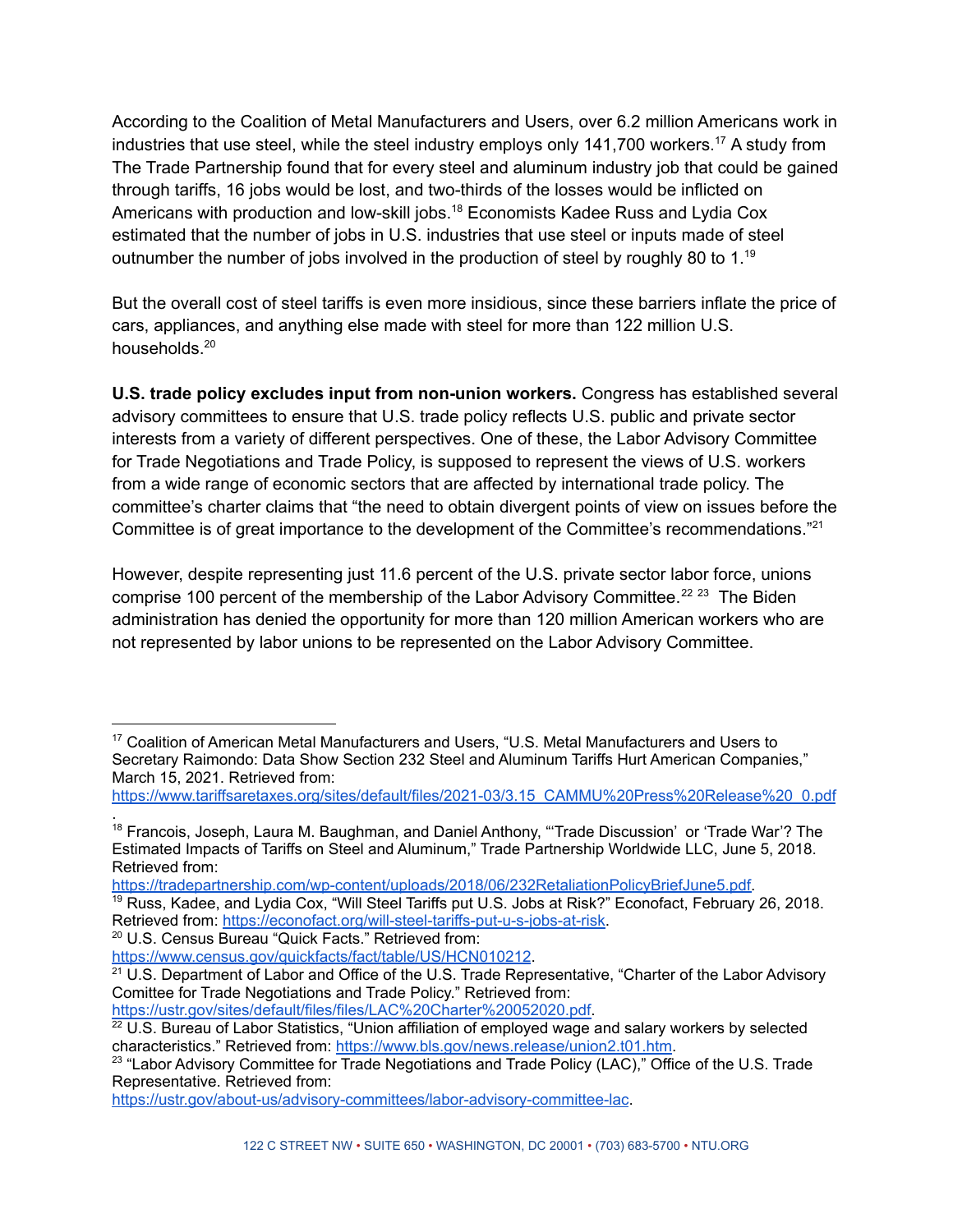

**Figure 3: No Non-Union Workers Allowed on USTR Labor Advisory Committee (2021)**

**Trade barriers harm retail workers, who are disproportionately Black, Hispanic, and female.** U.S. trade barriers increase the cost of many of the goods retail workers sell, reducing their earning power, while also increasing the cost of goods they buy.

According to the U.S. Census Bureau, retail workers are more likely to be Black, Hispanic, or female relative to the overall U.S. labor force.<sup>24</sup> To provide one specific example, in 2021, the average U.S. import tax for imported clothing was 14.7 percent.<sup>25</sup> In addition to representing a regressive tax on the U.S. labor force as a whole, taxes on imported clothing particularly harm female, Hispanic, and Black or African American workers, who account for a significant chunk of clothing store employment.

Source: U.S. Bureau of Labor Statistics and Office of the U.S. Trade Representative.

<sup>&</sup>lt;sup>24</sup> Anderson, Augustus D., "A Profile of the Retail Workforce: Retail Jobs Among the Most Common Occupations," U.S. Census Bureau, September 8, 2020. Retrieved from: <https://www.census.gov/library/stories/2020/09/profile-of-the-retail-workforce.html>**.**

<sup>&</sup>lt;sup>25</sup> USITC data for U.S. Harmonized Tariff Schedule chapters 61 and 62, "Articles of apparel and clothing accessories." Retrieved from: [dataweb.usitc.gov.](http://dataweb.usitc.gov)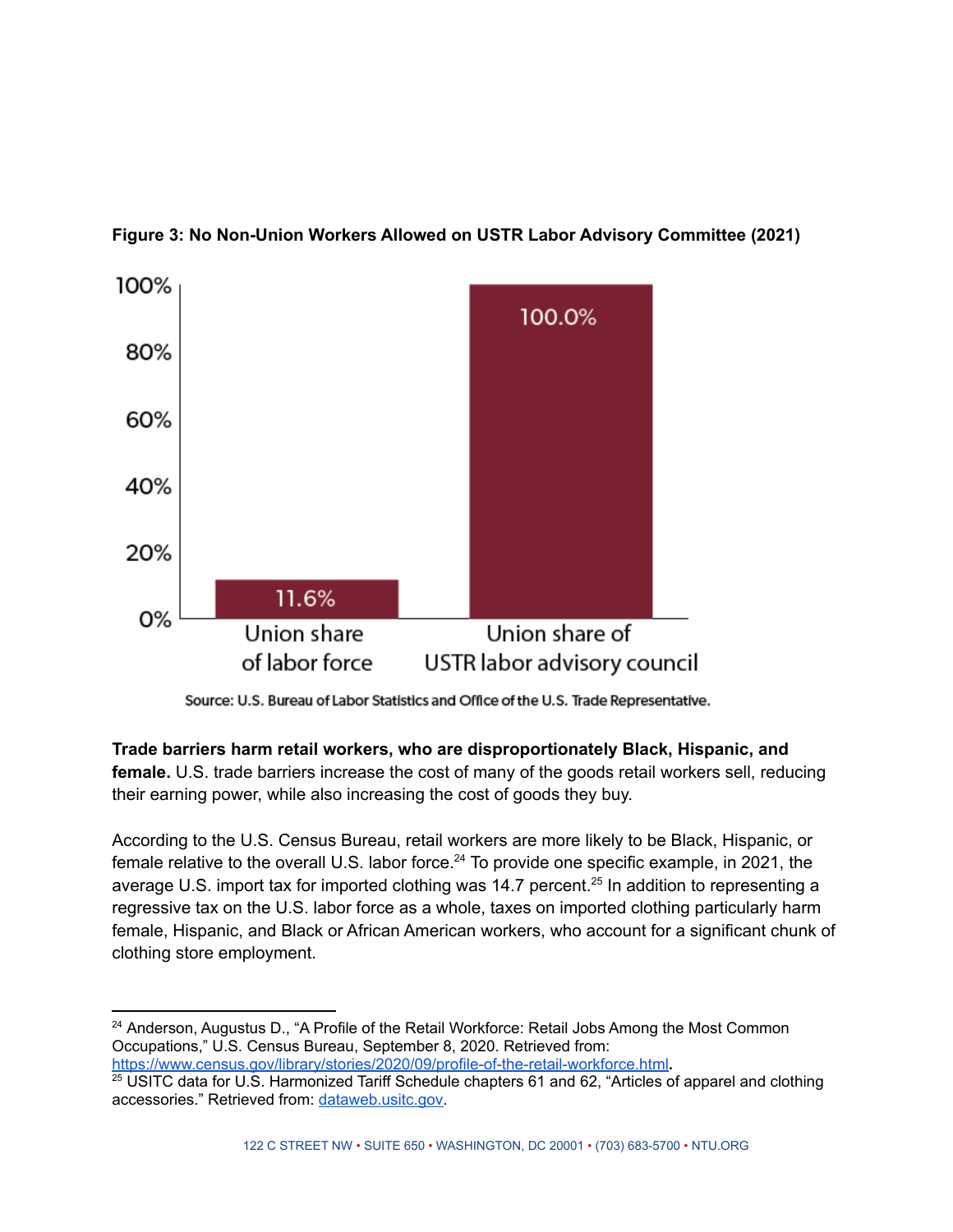

#### **Figure 4: Excessive Apparel Tariffs Penalize Clothing Store Workers (2021)**

Source: Bureau of Labor Statistics

**Trade barriers impose costs on LGBTQI+ workers.** Gay and lesbian persons largely work in industries that do not directly benefit from U.S. trade barriers. <sup>26</sup> As a result, the impact of U.S. trade policy on these workers may be even more negative than the impact of trade barriers on

<sup>26</sup> See for example Finnigan, Ryan, "Rainbow-Collar Jobs? Occupational Segregation by Sexual Orientation in the United States," SAGE Journals, September 9, 2020. Retrieved from: <https://journals.sagepub.com/doi/full/10.1177/2378023120954795>. See also Tilcsik, András, Michel Anteby, and Carly Knight, Tilcsik, András and Anteby, Michel and Knight, Carly, "Concealable Stigma and Occupational Segregation: Toward a Theory of Gay and Lesbian Occupations," Administrative Science Quarterly, 2015, 60(3), 446-48, Rotman School of Management Working Paper No. 2653073, August 29, 2015. Retrieved from: [https://papers.ssrn.com/sol3/papers.cfm?abstract\\_id=2653073](https://papers.ssrn.com/sol3/papers.cfm?abstract_id=2653073).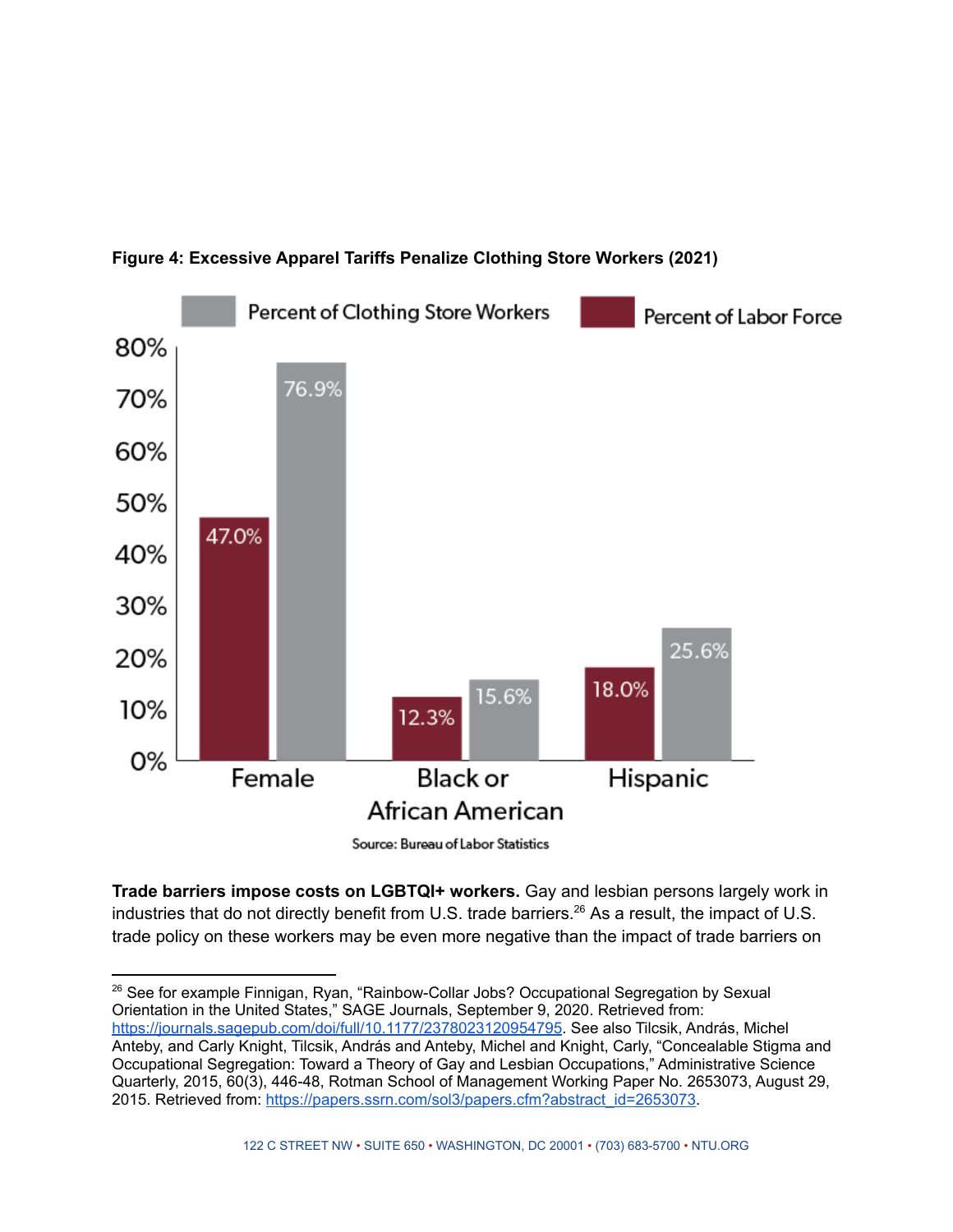the population as a whole. On average, they are less likely than other workers to benefit from tariff protection, while still being on the hook for inflated prices for high-tariff goods.

**U.S. tariffs are biased against female workers.** The current tariff schedule applies higher tariff rates to women's clothing than to men's, the only question is how discriminatory the tariffs are. According to a 2015 study, the average tariff on clothing for females was 15.1 percent, while the average tariff on clothing for males was just 11.9 percent.<sup>27</sup> A USITC study concluded that the differential was even greater, calculating that the tariff burden on women's clothing was nearly twice as high as the tariff burden on men's clothing.<sup>28</sup> Any examination of the impact of tariffs on U.S. workers should include a closer look at how the tariff code discriminates against female workers.

**Buy American mandates inflate costs and reduce the benefit of federal projects.** Buy American laws and regulations require the government to pay inflated prices for domestically produced goods even when more affordable supplies are available from abroad. President Dwight D. Eisenhower commented: "[I]t is improper policy, unbusinesslike procedure and unfair to the taxpayer for the Government to pay a premium on its purchases."<sup>29</sup> Scholars at the Peterson Institute for International Economics have calculated that Buy American policies cost taxpayers \$94 billion as of 2017.<sup>30</sup>

Unfortunately the Biden administration has chosen to impose costly new Buy American mandates, apparently without even conducting a preliminary analysis on how these restrictions would affect U.S. workers or underserved communities.<sup>31</sup>

Perhaps that's because such an analysis would be likely to show they will result in a combination of higher costs for taxpayers, a constrained ability to fund new federal projects, and fewer opportunities for U.S. workers to supply projects undertaken by foreign governments.

[https://www.usitc.gov/publications/332/working\\_papers/gender\\_tariff\\_1.html](https://www.usitc.gov/publications/332/working_papers/gender_tariff_1.html).

<https://www.presidency.ucsb.edu/documents/special-message-the-congress-foreign-economic-policy>.

<sup>30</sup> Hufbauer, Gary Clyde, and Euijin Jung, "The high taxpayer cost of 'saving' US jobs through 'Made in America,'" Peterson Institute for International Economics, August 5, 2020. Retrieved from: [https://www.piie.com/blogs/trade-and-investment-policy-watch/high-taxpayer-cost-saving-us-jobs-through](https://www.piie.com/blogs/trade-and-investment-policy-watch/high-taxpayer-cost-saving-us-jobs-through-made-america)[made-america.](https://www.piie.com/blogs/trade-and-investment-policy-watch/high-taxpayer-cost-saving-us-jobs-through-made-america)

<sup>&</sup>lt;sup>27</sup> Taylor, Lori L., and Jawad Dar, "Fairer Trade, Removing Gender Bias in US Import Taxes," Mosbacher Institute for Trade, Economics & Public Policy, 2015. Retrieved from: [https://oaktrust.library.tamu.edu/handle/1969.1/153774.](https://oaktrust.library.tamu.edu/handle/1969.1/153774)

 $^{28}$  Gailes, Arthur, Tamara Gurevich, Serge Shikher, and Marinos Tsigas, "Gender and Income Inequality in U.S. Tariff Burden," USITC, August 2018. Retrieved from:

 $29$  President Dwight D. Eisenhower, "Special Message to the Congress on Foreign Economic Policy," March 30, 1954. Retrieved from:

<sup>&</sup>lt;sup>31</sup> The White House, "FACT SHEET: Biden-Harris Administration Delivers on Made in America Commitments," March 4, 2022. Retrieved from:

[https://www.whitehouse.gov/briefing-room/statements-releases/2022/03/04/fact-sheet-biden-harris-admini](https://www.whitehouse.gov/briefing-room/statements-releases/2022/03/04/fact-sheet-biden-harris-administration-delivers-on-made-in-america-commitments/) [stration-delivers-on-made-in-america-commitments/.](https://www.whitehouse.gov/briefing-room/statements-releases/2022/03/04/fact-sheet-biden-harris-administration-delivers-on-made-in-america-commitments/)